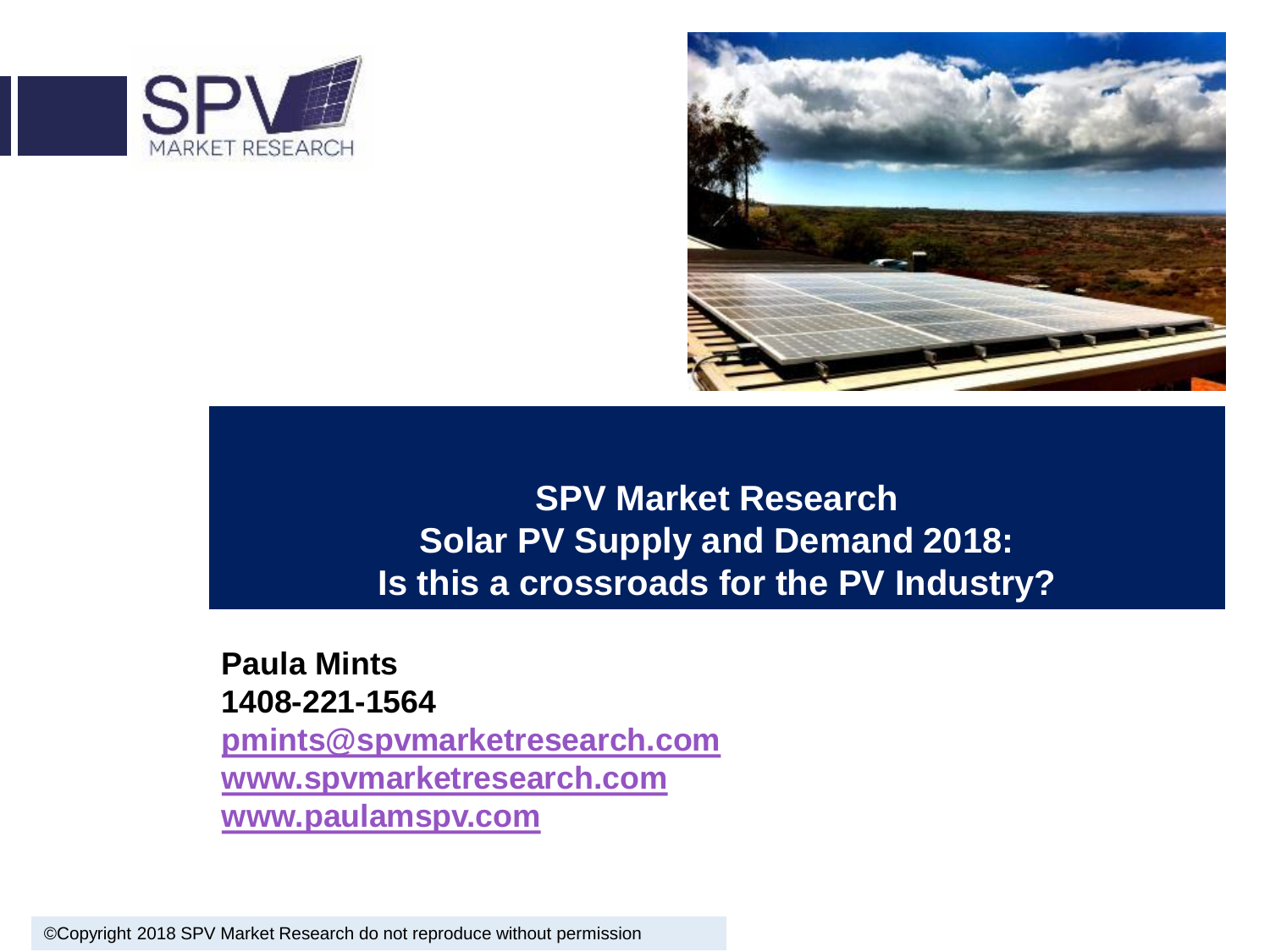

"Research is a slow rigorous process that does not lend itself to sweeping conclusions." John Oliver, comedian, political commentator, television host and actor

"Anyone who thinks that exponential growth can go on forever in a finite world is either a madman or an economist." Economist Kenneth Boulding

The market researcher's conundrum: "Your analysis does not conform to my preconceived notions, so my gut instinct is telling me that you are wrong." Dilbert's Pointy Haired Boss

Poet Antonio Machado: Sólo el necio confunde valor y precio (Only fools confuse value and price)

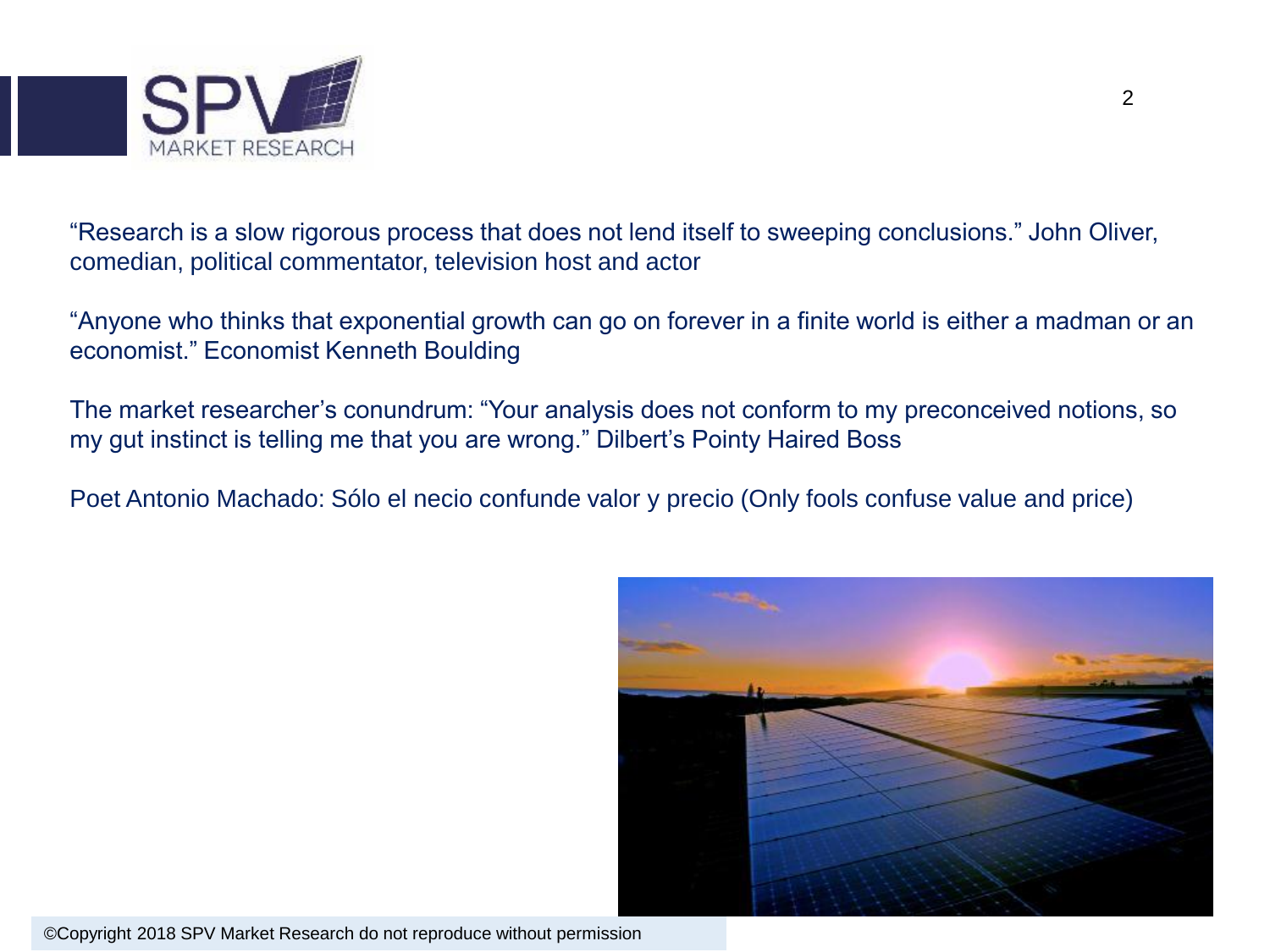

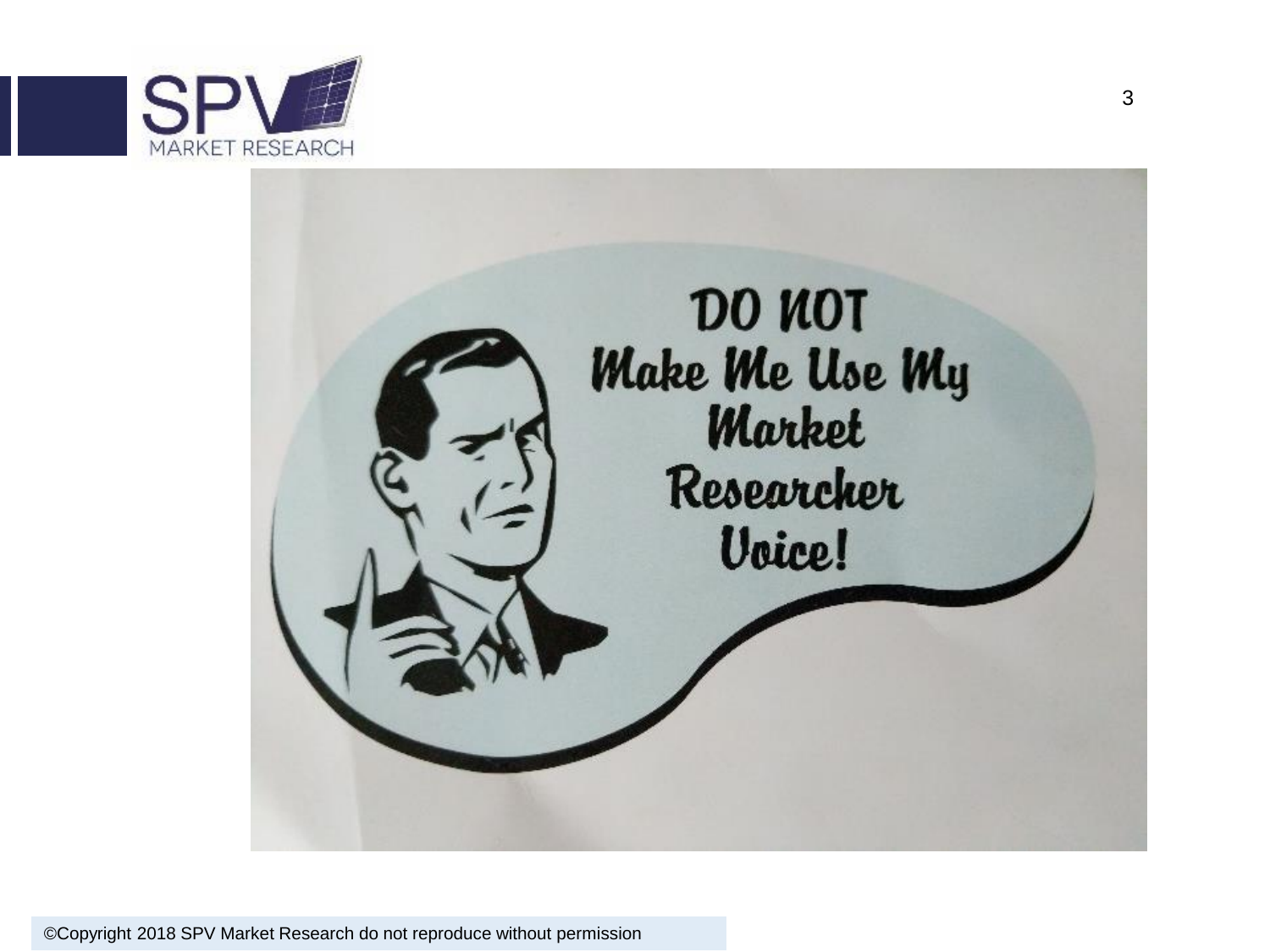

**2018 was another tumultuous year in a historically tumultuous, and young, industry. A short recap as we move into 2019:**

India continues to delay tenders due to low interest. The market is expected to be flat to slightly lower..

China's market for PV deployment expected at 43-GWp to 49-GWp, an expected decrease over 2017 53-GWp. Central government attempting to slow all infrastructure building in a way that does not negatively affect employment. As a result, manufacturers have tended to ignore tariffs when shipping product to US.

EU ended its MIP and the markets in various countries show signs of increasing primarily driven by government mandated bidding schemes.

Latin America: Market in Mexico did not increase as expected. Other markets problematic due to fragile economies and unstable political climates

The US: Capacity announcements from several manufacturers (Hanwha, Jinko Solar, LG, SunPreme, SunPower (acquisition of SolarWorld) moving more slowly than previously announced and, other than SunPower's resuscitation of SolarWorld, unlikely to reach announced capacities. Meanwhile, the original 2012 tariffs are up for review and the high likelihood is that they will be extended. SunPower (new owner of SolarWorld) would have to step up and argue against them for the tariffs to sunset.

Concerning module prices, the slowing market in China overrode tariff concerns as manufacturers from China largely absorbed the tariff and others were forced to compete in kind. Module prices have not hit bottom yet and consolidation is likely.

PPA/Tender bidding continues to decrease as governments set minimum and maximum bid expectations based on the cost of components without considering whether the margins are sustainable (India a good example of an unsupportable market)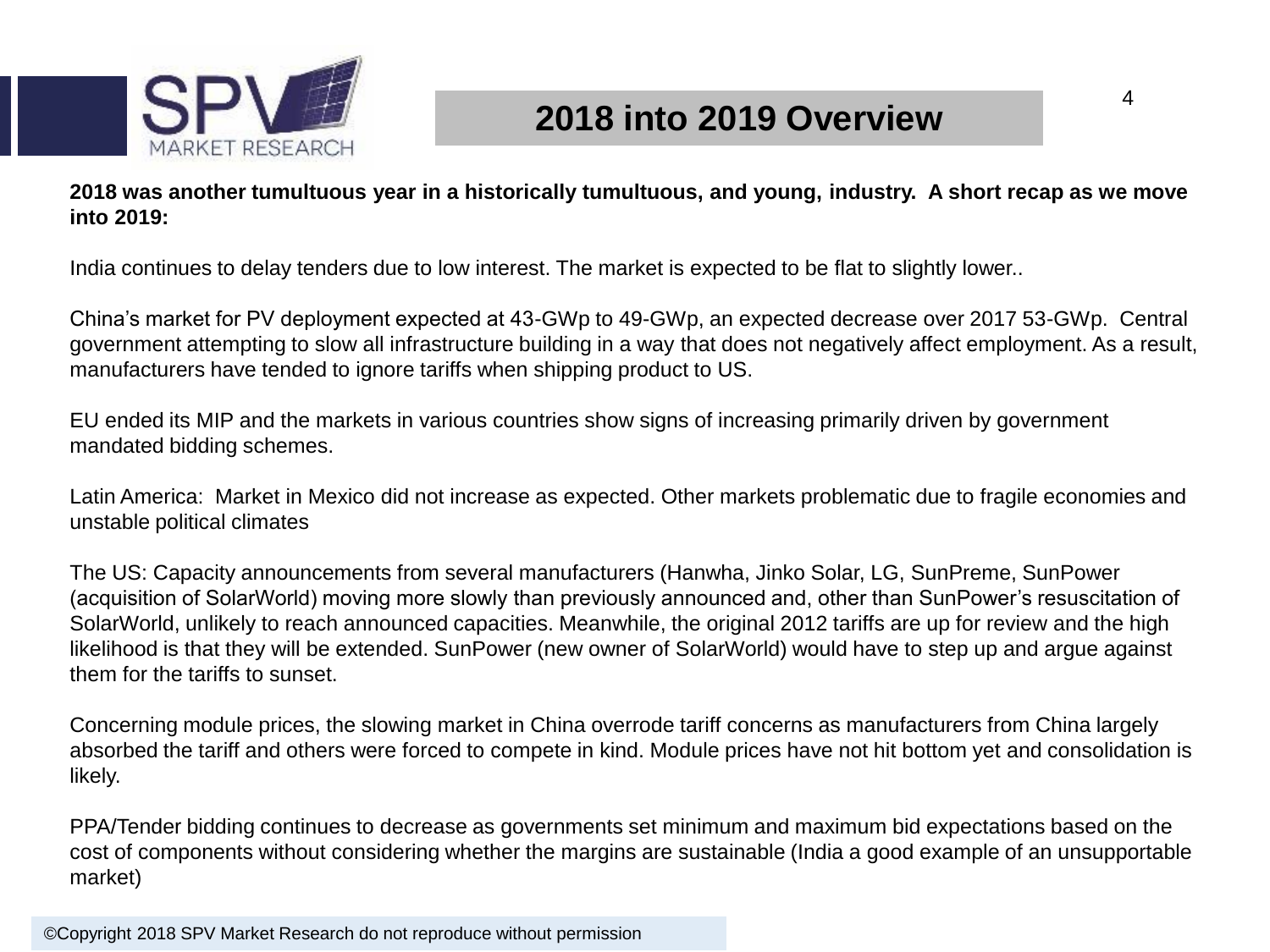

### **The Rise and Fall of Markets during the FiT Period in Europe**

**Europe serves as an example of the volatility of incentive, subsidy and mandate driven markets All energy markets are subsidized at some point in the chain Solar is no different.** 

**Mandates are the current policy driving solar, that is, government auctions for set MWs.** 

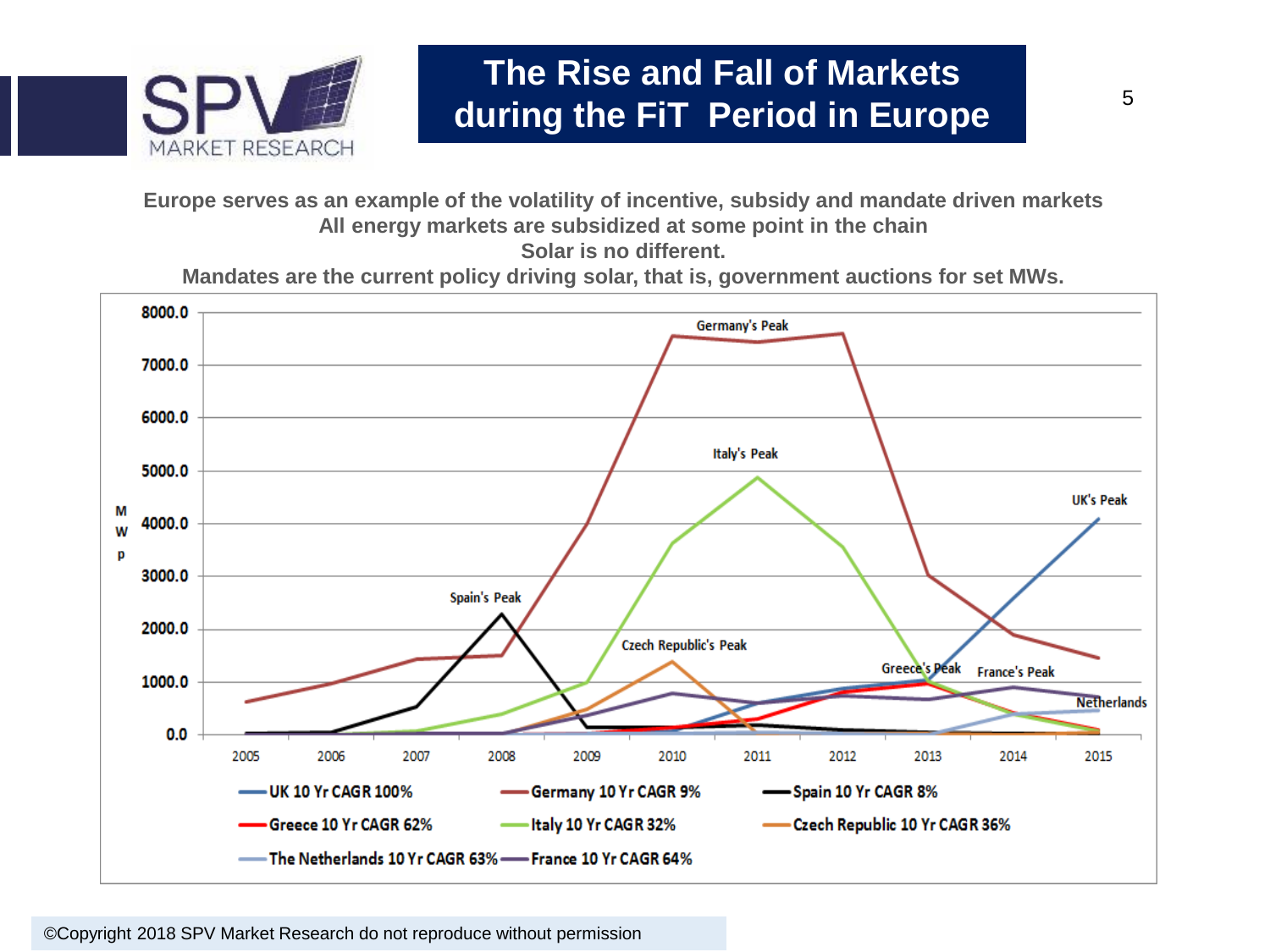

### **Shifting Demand is a PV Market Constant**

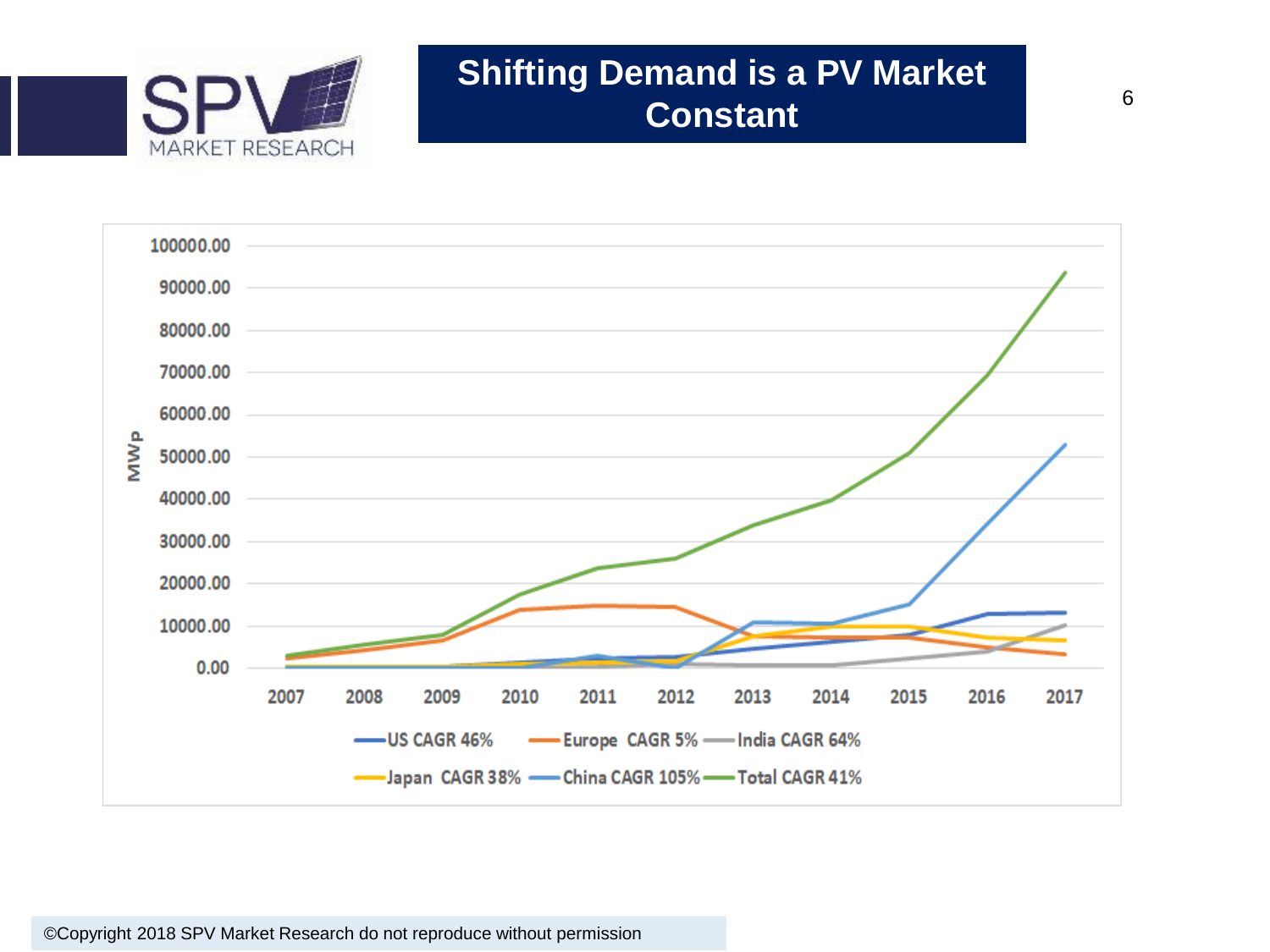

#### **Crystalline – Mono the leader, then** <sup>7</sup> **Multi the Leader, is Mono the Future?**



**1997 through 2007: Lower manufacturing costs & slight margin advantage for multi drives demand & multi begins to dominate shipments in 2002**

**2007 through 2017: Shipments of multi dominate with mono, particularly p-type, gaining share in 2017 under the assumptions of slight price premium for PERC**

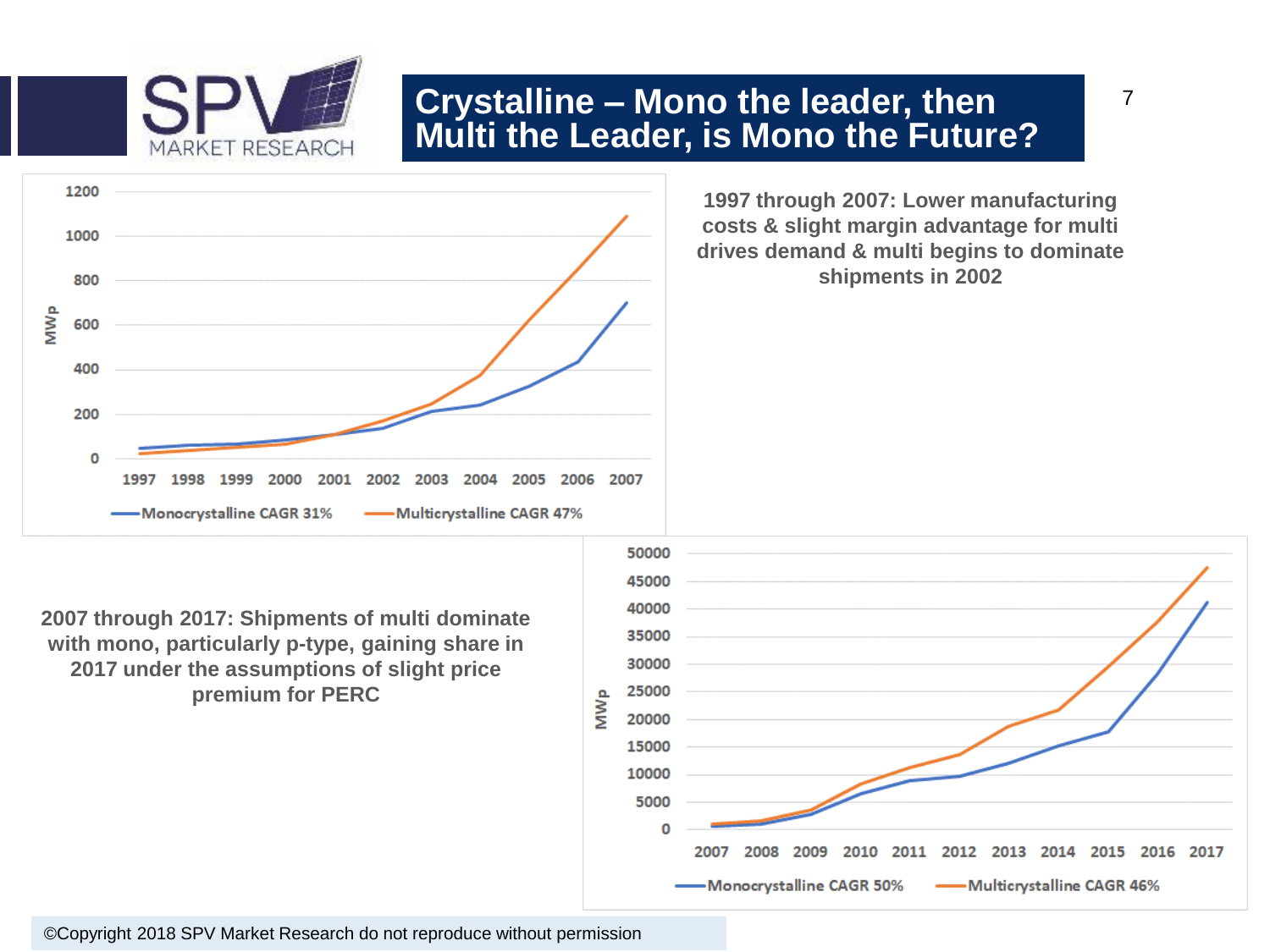

### **2018 Estimated Demand**



China's market for PV deployment slowed in 2018 following efforts by the Central Government. The orphaned capacity currently has no market available to readily absorb the excess. Low prices are leading developers to buy and inventory the excess, thus potentially shifting up to 11.3-GWp of demand side inventory into 2019 and indicating another slow growth year.

8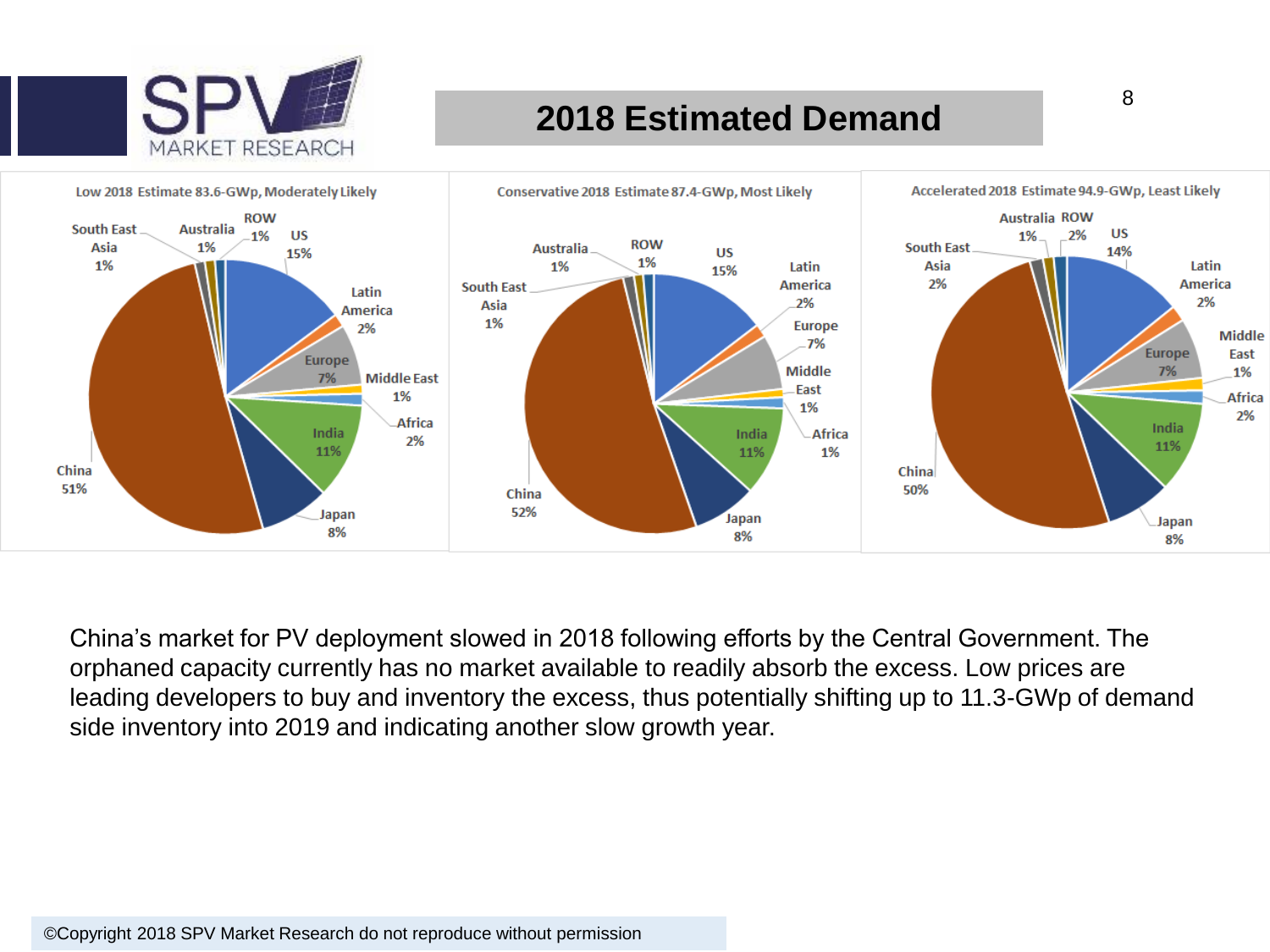

## **Regional Shipments**

China continues to lead in capacity and shipments with Malaysia, Taiwan and Vietnam increasing in Activity.



9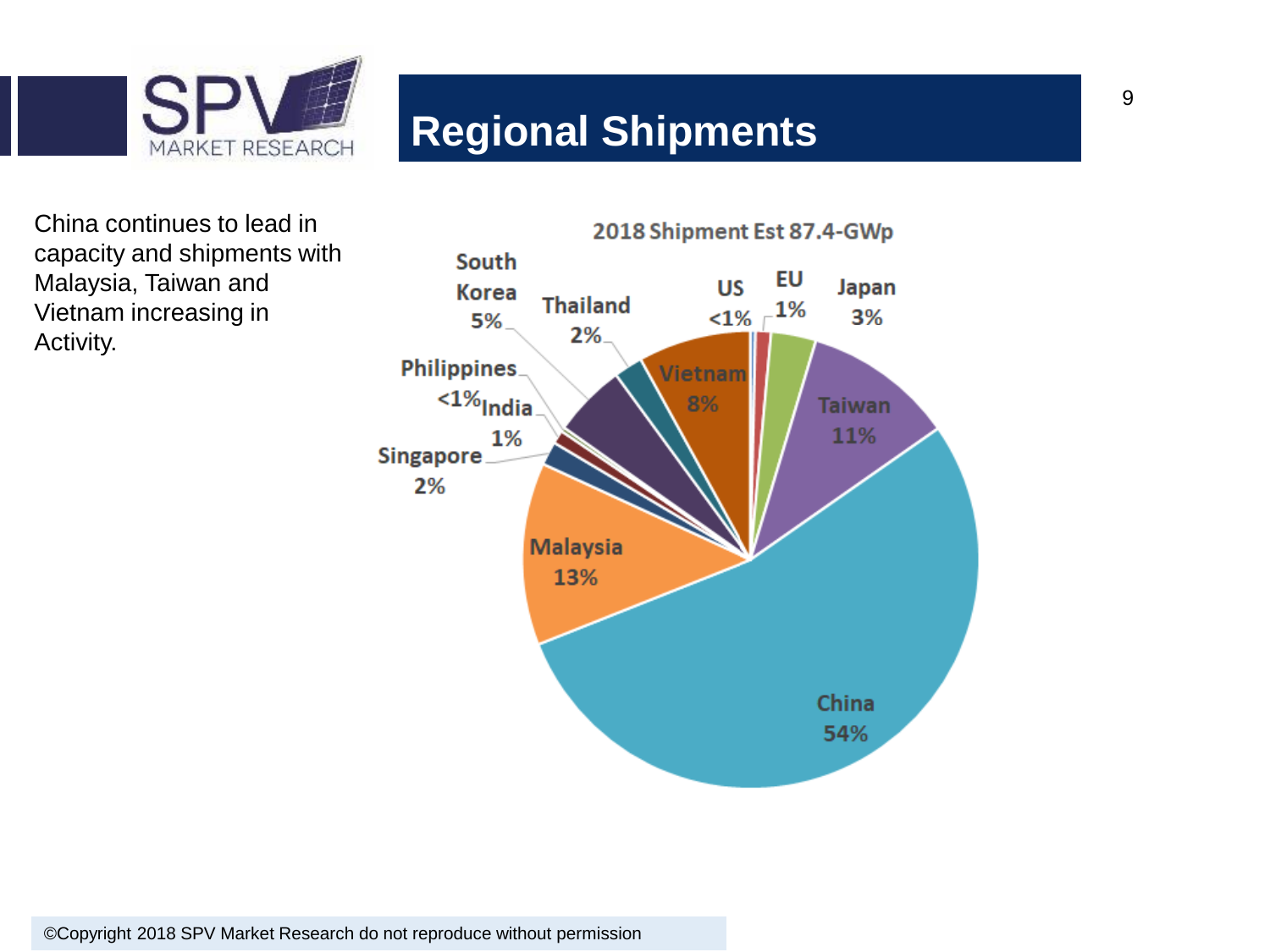

# **Shipments by Technology**

Multi continues to lead, with Mono gaining Share as manufacturers shift to P-type PERC.

There is also growing interest in N-Type As a premium product category.



2018 Estimated Shipments 87.4-GWp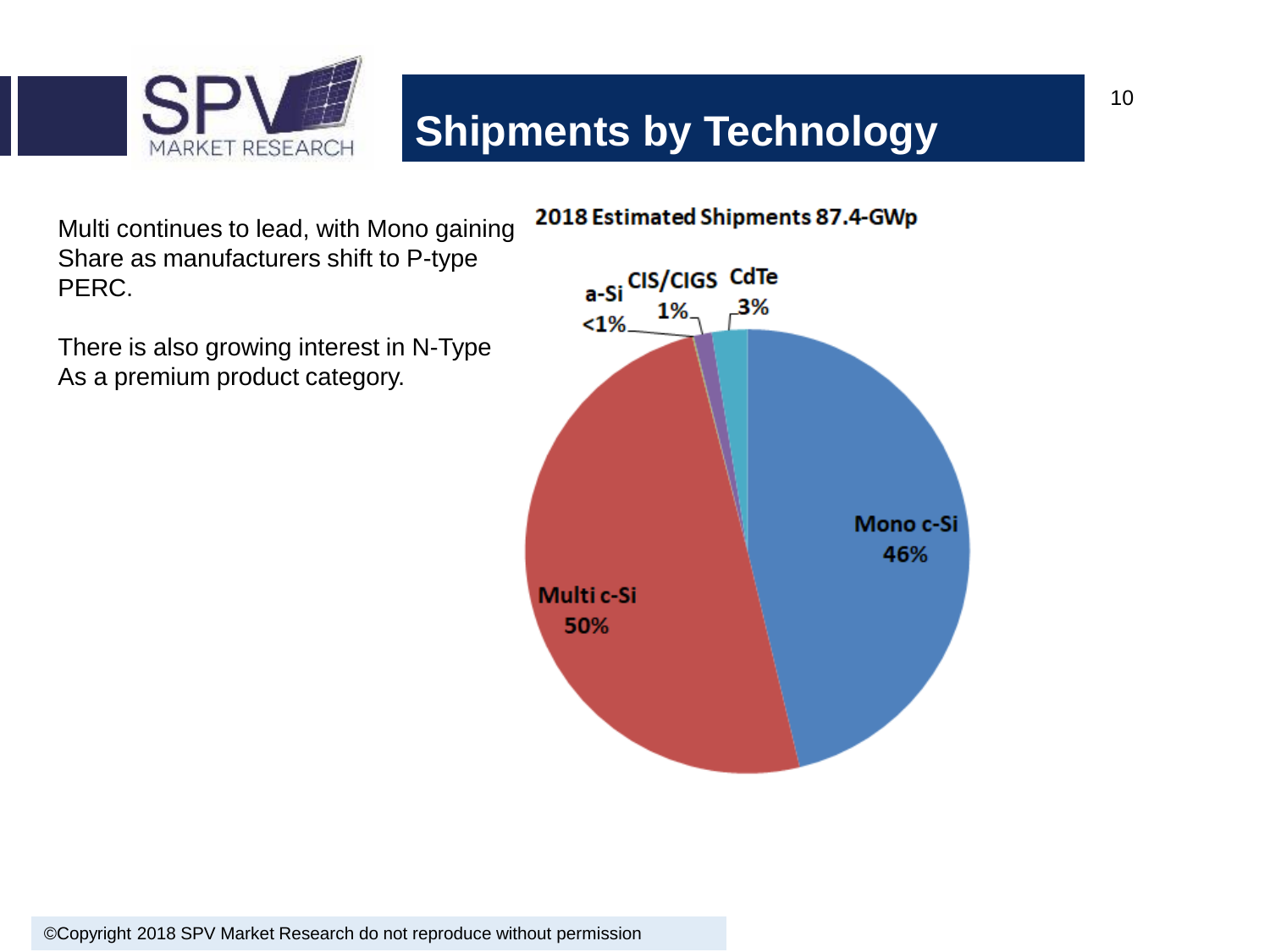

### **Shipments 2013 through 2018** 11 **Estimate**

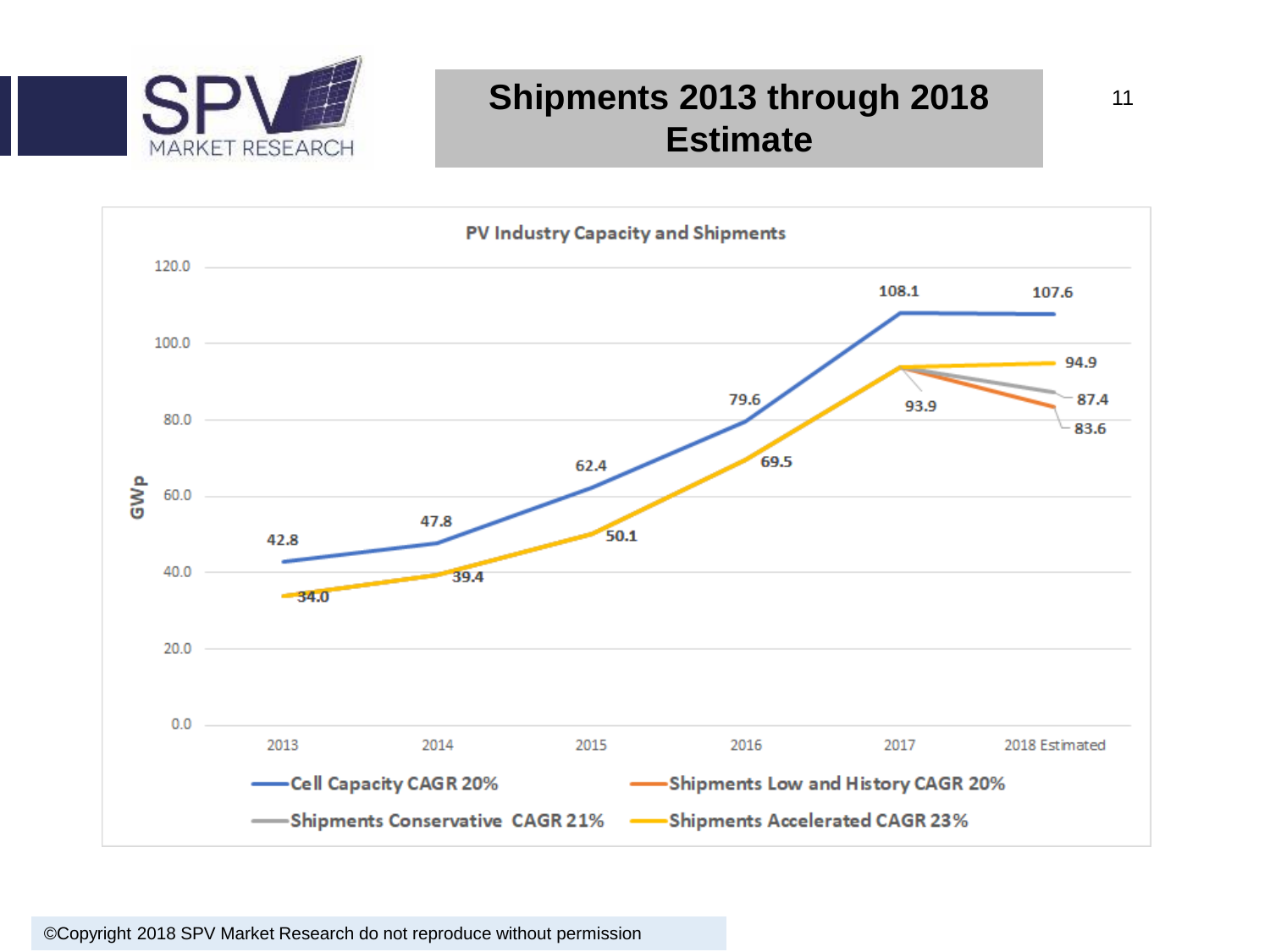

## <sup>12</sup> **PV Industry Cost, Price and Shipments, 2008 - 2018**



Following the slowing of China's market for PV deployment, prices to the first buyer dropped in some cases to <\$0.30/Wp – prices this low are not the average.

Continued low pricing has encouraged manufacturers, such as SunPower, to shift to larger wafers in an attempt to control costs.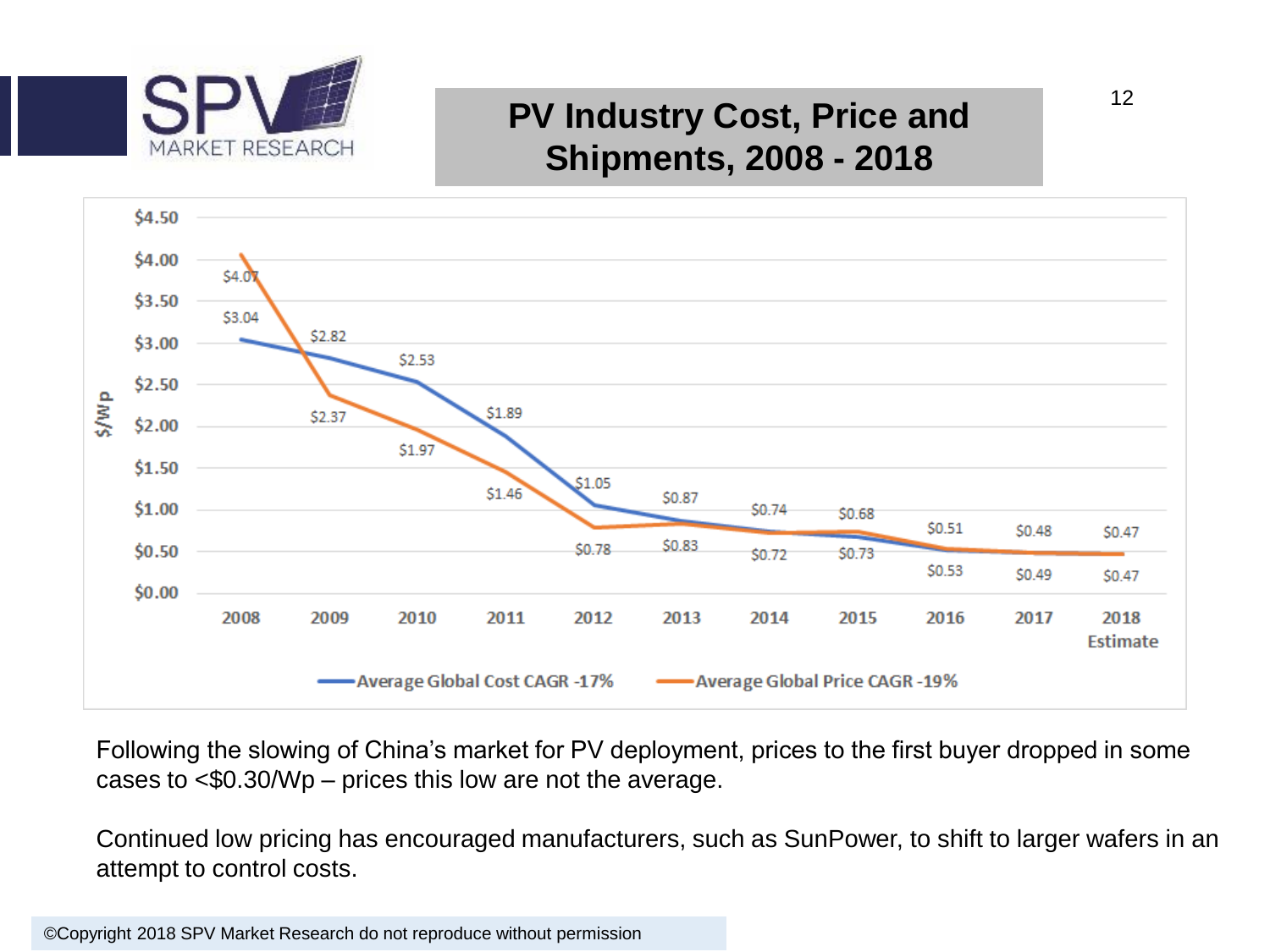

### **Is the global solar industry at a crossroads?**

**Is the solar industry at a crossroads?** 

**For decades PV manufacturers have had to choose between sales (shipments), industry growth and margins.** 

**It chose growth over margins.** 

**The PV industry has the lowest margins of other like industries – for example: Coal 40% to 50%, Iron and Steel 20%, Construction ~30%, Appliances 30%, Aluminum 20%, Industrial Machinery and Components 40%, Aerospace 40% and Agriculture 8%.** 

**PV industry margins are on a par with agriculture.** 

**On the demand side, low bidding at auctions threaten quality in the field and higher O&M costs – already underfunded.** 

**Eventually the industry will need to choose between growth and margins, focusing on finding a balance.** 

**Meanwhile governments, which widely hold that access to electricity is a right, will need to choose to support a switch in the way electricity is sourced and in doing so take a firm stand on climate change.**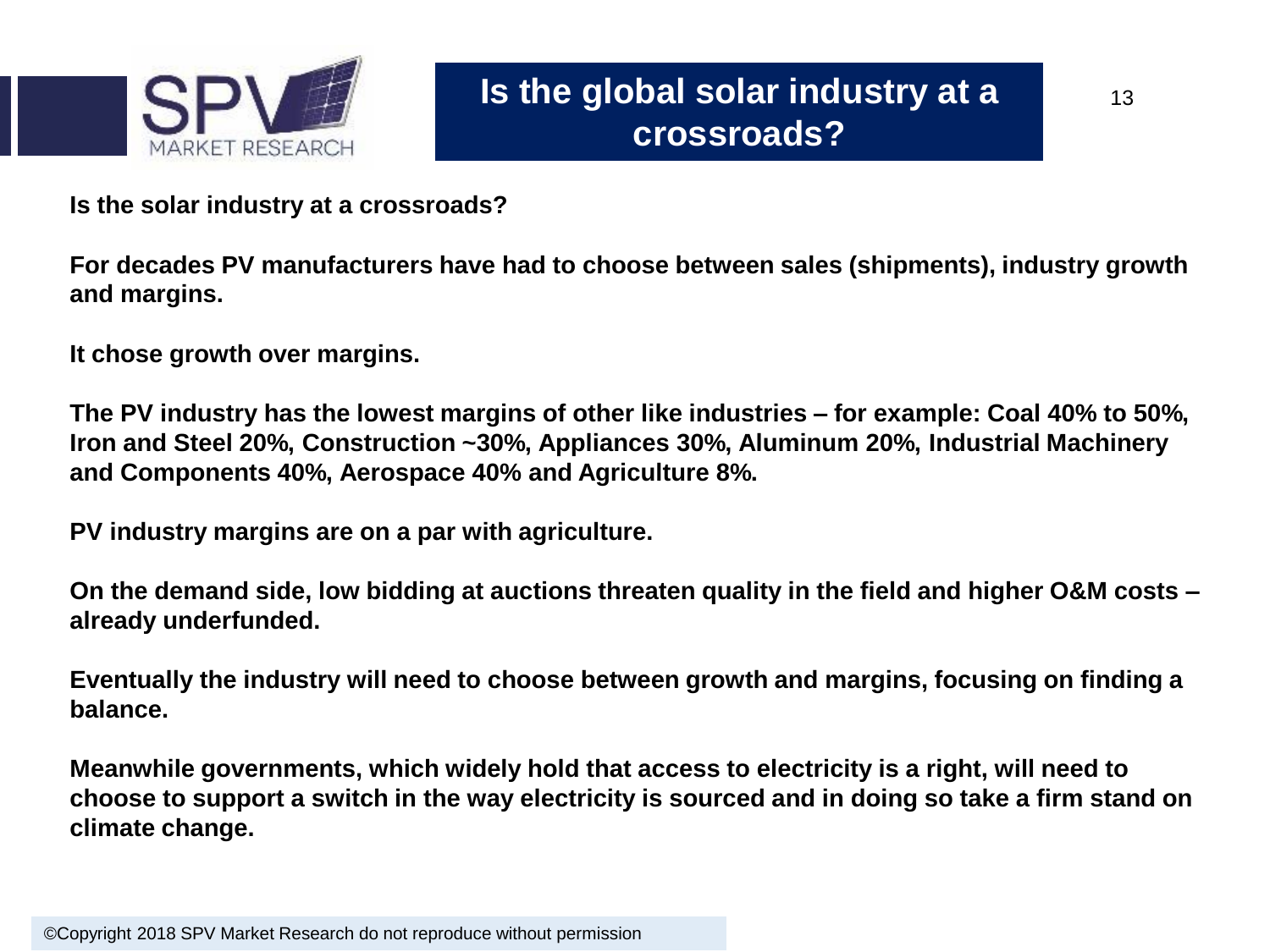

Economist Kenneth Boulding said: Anyone who thinks that exponential growth can go on forever in a finite world is either a madman or an economist.

The problem with jumping to conclusions is that once the goal is reached it is almost never worth the leap – objectivity and consideration should always be the goals of research.

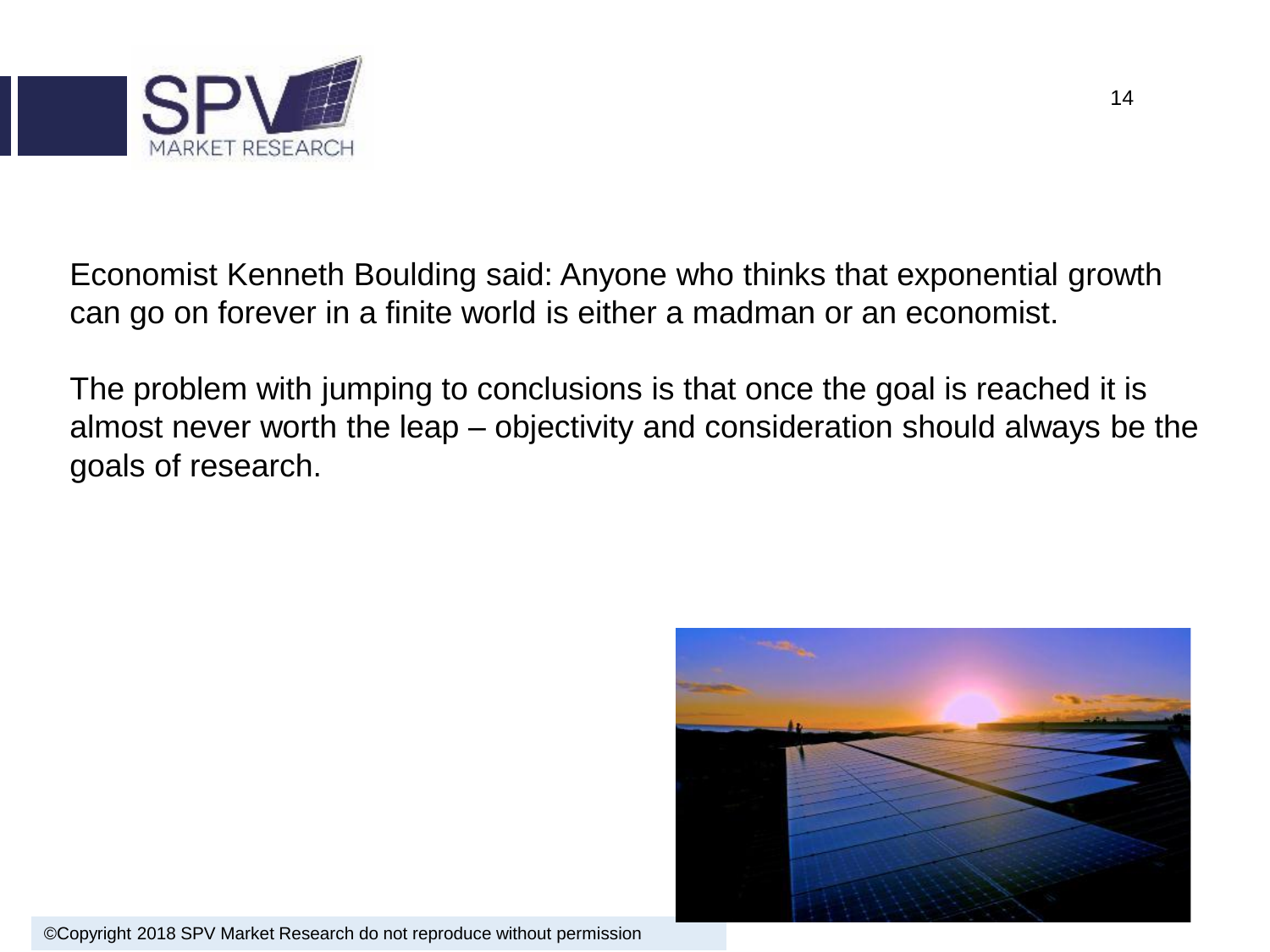

SPV Market Research

Quality solar market research products – release no analysis before the data are gathered, bias is eliminated, and objectivity is achieved

Clients as partners – working towards mutual success

[www.spvmarketresearch.com](http://www.spvmarketresearch.com/)

"There are only two ways to live your life. One is as though nothing is a miracle. The other is as though everything is a miracle." Albert Einstein